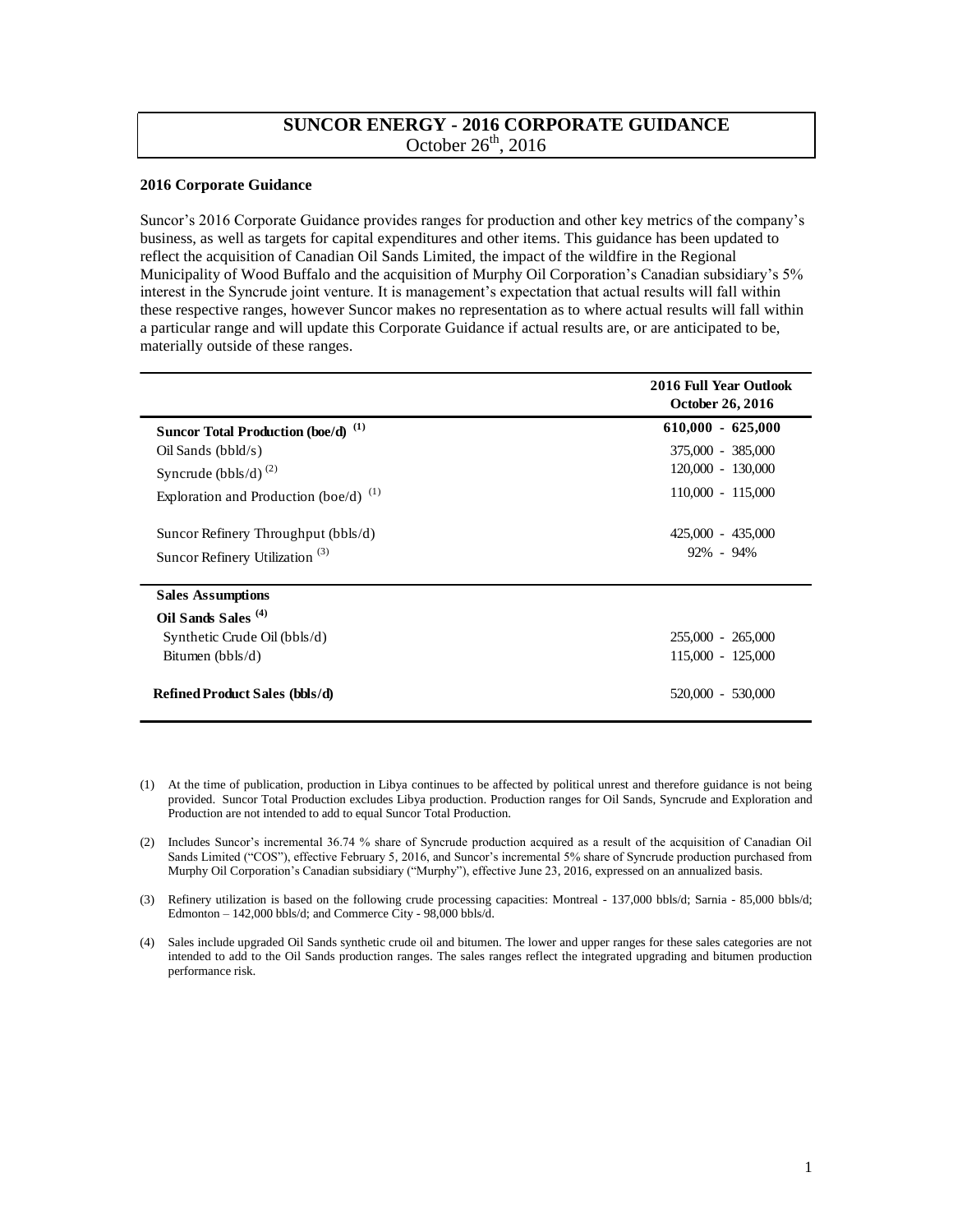## **Capital Expenditures (C\$ millions) (1)**

| Capital Expenditures $(C\$ millions) <sup>(1)</sup> |                        |                  |
|-----------------------------------------------------|------------------------|------------------|
|                                                     | 2016 Full Year Outlook | % Growth         |
|                                                     | October 26, 2016       | Capital $^{(2)}$ |
| Upstream $^{(3)}$                                   | $5,100 - 5,230$        | 70%              |
| Downstream                                          | $675 - 720$            | 5%               |
| Corporate                                           | $25 - 50$              | 5%               |
| <b>Total</b>                                        | $5,800 - 6,000$        | 60%              |
|                                                     |                        |                  |

|                                                        | 2016 Full Year Outlook<br>October 26, 2016 |  |
|--------------------------------------------------------|--------------------------------------------|--|
| <b>Other Information</b>                               |                                            |  |
| Oil Sands Cash Operating Costs (\$/bbl) <sup>(4)</sup> | \$25.50<br>$-$ \$27.50                     |  |
| Syncrude Cash Operating Costs (\$/bbl) <sup>(5)</sup>  | \$37.00<br>$-$ \$39.00                     |  |
| Current Income Taxes (C\$ millions)                    | $-$ \$300<br>\$100                         |  |
| Canadian Tax Rate (effective)                          | 27% - 28%                                  |  |
| US Tax Rate (effective)                                | 37% - 38%                                  |  |
| UK Tax Rate (effective)                                | $35\% - 40\%$                              |  |
| Average Corporate Interest Rate                        | $5\% - 6\%$                                |  |
| Oil Sands Crown Royalties <sup>(6)</sup>               | $1\% - 3\%$                                |  |
| East Coast Canada Royalties <sup>(6)</sup>             | 14% - 18%                                  |  |
| <b>Business Environment</b>                            |                                            |  |
| Oil Prices - Brent, Sullom Voe (\$US/bbl)              | \$44.00                                    |  |
| WTI, Cushing (\$US/bbl)                                | \$43.00                                    |  |
| WCS, Hardisty (\$US/bbl)                               | \$29.00                                    |  |
| Refining Margin - NY Harbor 3-2-1 crack (\$US/bbl)     | \$13.50                                    |  |
| Natural Gas Price - AECO - C Spot (\$CAD/GJ)           | \$2.00                                     |  |

(1) Capital expenditures exclude capitalized interest of \$600 million - \$700 million.

- (2) Balance of capital expenditures represents sustaining capital. For definitions of growth and sustaining capital expenditures, see the Capital Investment Update section of Suncor's Management Discussion and Analysis dated October 26, 2016 (the "MD&A").
- (3) The upstream capital spending outlook includes approximately \$250 million for Suncor's incremental 36.74% of Syncrude, acquired February 5, 2016 from COS, and approximately \$15 million for Suncor's incremental 5% of Syncrude purchased from Murphy, acquired June 23, 2016.
- (4) Oil Sands operations cash operating costs are based on the following assumptions: production volumes, sales mix, and average natural gas prices as described in the tables above. Cash operating costs per barrel is a non-GAAP financial measure. For more information on cash operating costs per barrel, see the Oil Sands Cash Operating Costs Reconciliation in the Segment Results and Analysis section of the MD&A. See also the Non-GAAP Financial Measures Advisory section of the MD&A. Both sections are incorporated by reference herein.
- (5) Users are cautioned that the Syncrude cash costs per barrel measure may not be fully comparable to similar information calculated by other entities (including Suncor's Oil Sands operations cash operating costs per barrel, which excludes Syncrude) due to differing operations.
- (6) Reflected as a percentage of gross revenue.

Exchange Rate (CADUSD)

 $-1.1$ 

 Suncor's 2016 Full Year Outlook contains certain forward-looking statements and information (collectively, "forward-looking statements"). All forward-looking statements for the 2016 fiscal year are based on Suncor's current expectations, estimates, projections and assumptions that were made by the company in light of its experience and its perception of historical trends including: expectations and

0.76